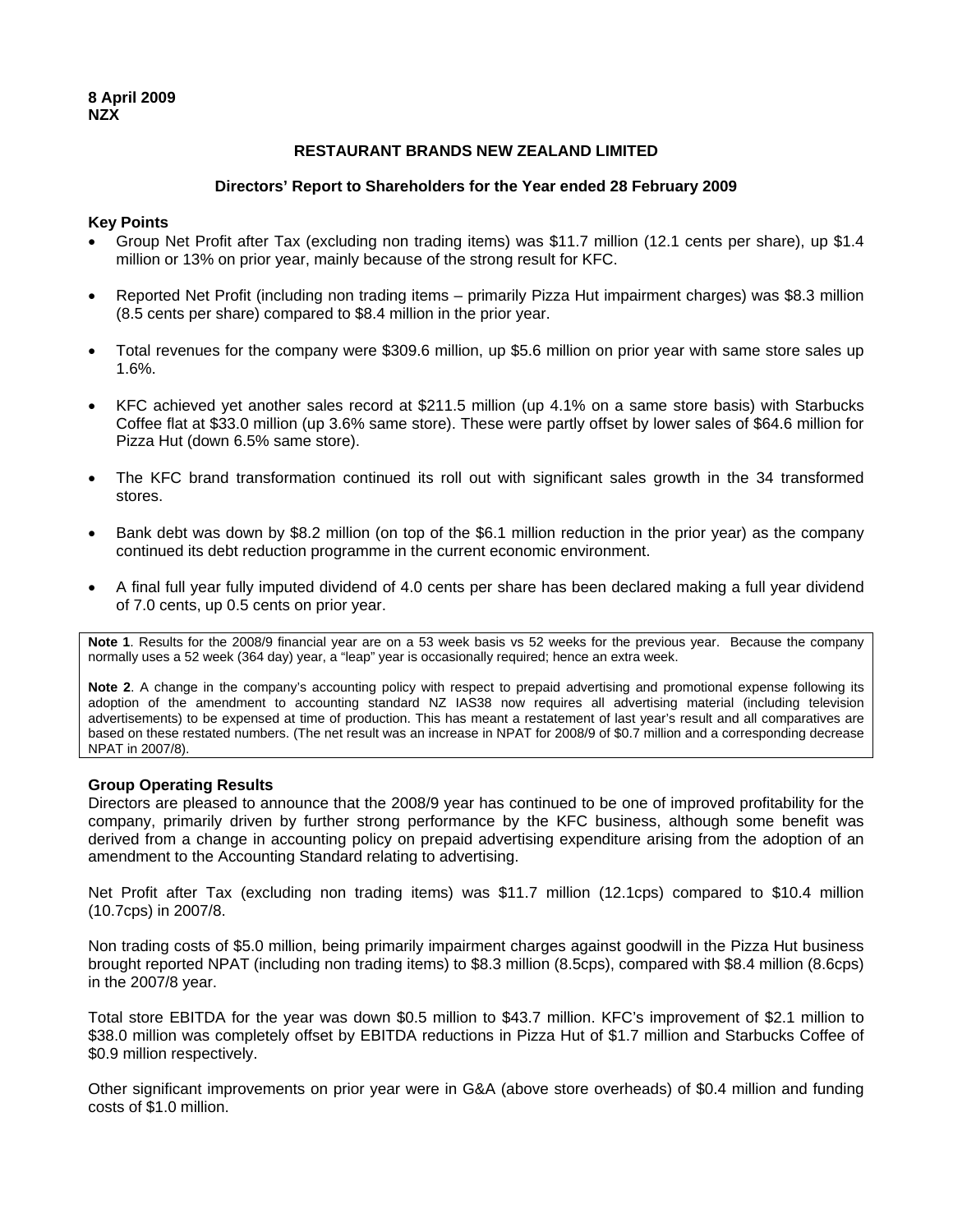Total sales of \$309.1 million were up \$5.6 million up on the previous year's sales. Same store sales for the group were up 1.6% (3.4% in 07/8). Both KFC and Starbucks Coffee demonstrated continuing same store sales growth, up 4.1% (7.7% in 07/8) and 3.6% (4.0% in 07/8) respectively, but Pizza Hut New Zealand saw annual same store sales drop 6.5% (7.0% down in 07/8).

Year end store numbers at 219 were nine down on February 2008 following four Pizza Hut store closures (mostly as part of the red roof exit strategy), two Starbucks Coffee closures and three KFC closures (all at lease end). All closures have been margin positive.

# **KFC**

KFC again grew both sales and margins with the momentum of the continuing brand transformation. Total sales reached a new record of \$211.5 million, up \$12.4 million on prior year and 4.1% on a same store basis (on top of 7.7% same store growth in 2007/8).

A further four stores were rebuilt over the year bringing total rebuilt or refurbished stores to 34, over one third of the total network. Store numbers reduced to 84 with the closure of loss making stores at Wainuiomata, Manners Mall (Wellington) and Howick (Auckland) all at lease end.

Earnings were also up, with EBITDA improving by \$2.1 million (5.8%) to \$38.0 million (18.0% of sales). The brand continued to improve its operational controls and benefit from volume growth leverage, despite the impact of substantial chicken price and labour cost increases.

## **Pizza Hut**

The Pizza Hut business continued to face tough trading conditions with slow progress in arresting sales decline and building profitability. Sales of \$64.6 million for the year were down 6.5% on a same store basis.

The impact of the sales deleverage, together with continued cost increases and limited opportunity to pass these on saw further margin deterioration with the brand producing an EBITDA result of \$2.8 million for the year, \$1.7 million down on prior year.

Pizza Hut continued to focus on margin management at lower sales volumes and improving sales in a very competitive environment. New product releases such as *More-4-All* and *Triple Dippers* helped address the sales decline as the year progressed with same store sales in the last quarter of only -1.2%.

Four stores closed over the course of the year. These comprised two red roof restaurants in Tauranga and Invercargill as part of a wider exit strategy and two unprofitable delcos at Mana in Wellington and Mangere East in Auckland. Store numbers at year end totaled 93.

### **Starbucks Coffee**

Starbucks Coffee revenues were flat on prior year at \$33.0 million with two store closures, but up by 3.6% on a same store basis. Two stores at Bayfair (Tauranga) and Pakuranga (Auckland) were closed (at lease end) over the year bringing store numbers at year end to 42.

Despite the satisfactory sales result, the Starbucks business was severely impacted by significant price increases for raw materials and continued increases in labour costs. The rapid deterioration in exchange rate significantly added to the cost of coffee and other imported materials. A number of initiatives are under way to address this problem for the new year.

The impact of higher costs on a flat sales base saw a reduction in EBITDA to \$2.9 million, down 23.6% on prior year.

## **Corporate and Other Costs**

Above store overheads (G&A costs) at \$10.6 million were down \$0.4 million on prior year and are running at 3.4% of sales compared with 3.6% in 2007/8 and 3.8% in 2006/7. Reductions in staff costs accounted for most of the saving.

With a slowing of the tempo in KFC transformation capital expenditure depreciation charges for the year were held at a similar level as the previous year at \$12.4 million.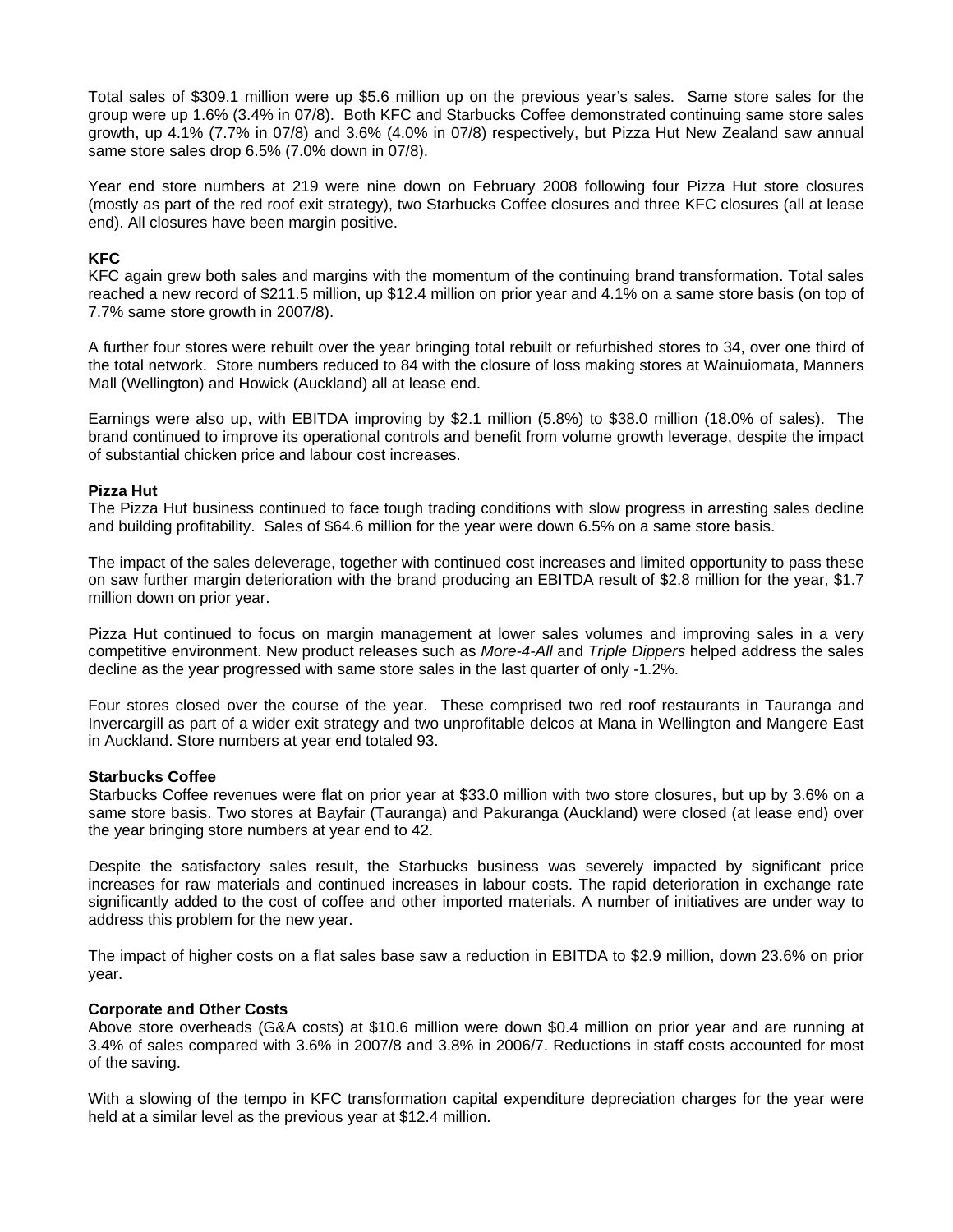Non trading charges of \$5.0 million included \$0.5 million in fixed asset write offs arising from the KFC transformation programme, \$0.4 million in write offs from Pizza Hut store closures (largely red roofs) and a further \$3.7 million in Pizza Hut goodwill impairment charges following a review of the carrying value of this investment.

Interest and funding costs at \$3.9 million were \$1.0 million down on prior year with the company benefiting from both lower debt levels and the continued fall in interest rates.

### **Cash Flow and Balance Sheet**

Despite the increase in reported profit, operating cash flows for the year at \$23.3 million were down on prior year. This was largely because of working capital movements and increased taxation.

Investing cash flows of \$8.1 million were \$10.4 million down on prior year, reflecting a reduction in the pace of KFC transformation spend as the company faced up to the current economic environment and reached its contracted \$35 million target with Yum. The capex levels in 2007/8 also had \$3.1 million in franchise renewal fees that were not repeated in the current year.

The improved free cash flow position has meant that total bank borrowings reduced by \$8.2 million over the year (in addition to the \$6.1 million reduction in 2007/8) with closing bank debt of \$34.3 million, well within current facility limits of \$55 million.

Total assets at \$101.1 million were down on the \$112.0 million at last year end, reflecting the \$3.7 million in Pizza Hut impairment charges and the differential between lower capital spend and depreciation expense over the year.

### **Franchise Renewals**

The company is close to finalising an agreement with Yum that will provide a positive way forward for the Pizza Hut business. An announcement is expected to be made within the next month.

### **Change in Accounting Policy**

With the issue of an amendment to NZ IAS38 (Intangible Assets) the company reviewed its policy on prepaid advertising expenditure. Whereas it previously treated expenditure on the development of advertising material such as television advertisements as a prepayment and spread the cost over the life of the advertisement, it now expenses these costs at the time the advertisement is made. This resulted in a transfer of these costs between the 2007/8 and 2008/9 years with a consequent restatement of last year's trading results. The net impact in the 2008/9 year is an improvement in Net Profit After Tax of \$0.7 million (and a corresponding reduction in the prior year result).

### **Directors**

After eight years on the board, Shawn Beck has decided to stand down as a director at the Annual Shareholders' Meeting in June. The board acknowledges the excellent contribution he has made to the company during this time.

### **Dividend**

The company has produced an adequate overall performance for the current year (despite some continuing issues in the Pizza Hut and Starbucks operations). Directors believe that the continuing improved performance of the company should be reflected in an increased return to shareholders and have accordingly declared a final dividend of 4.0 cents per share. This brings the total dividend for the year to 7.0 cents from 6.5 cents last year.

The dividend will be paid on 26 June 2009 to all shareholders on the register as at 12 June 2009. A supplementary dividend of 0.70588 cents per share will also be paid to overseas shareholders on that date.

The dividend will be paid as fully imputed.

The dividend reinvestment plan will remain suspended for this dividend.

## **Outlook**

Whilst this year's trading results must be considered satisfactory in the current environment and continue to show improvement over the past two years' performance, directors remain cautious as to next year's outcomes.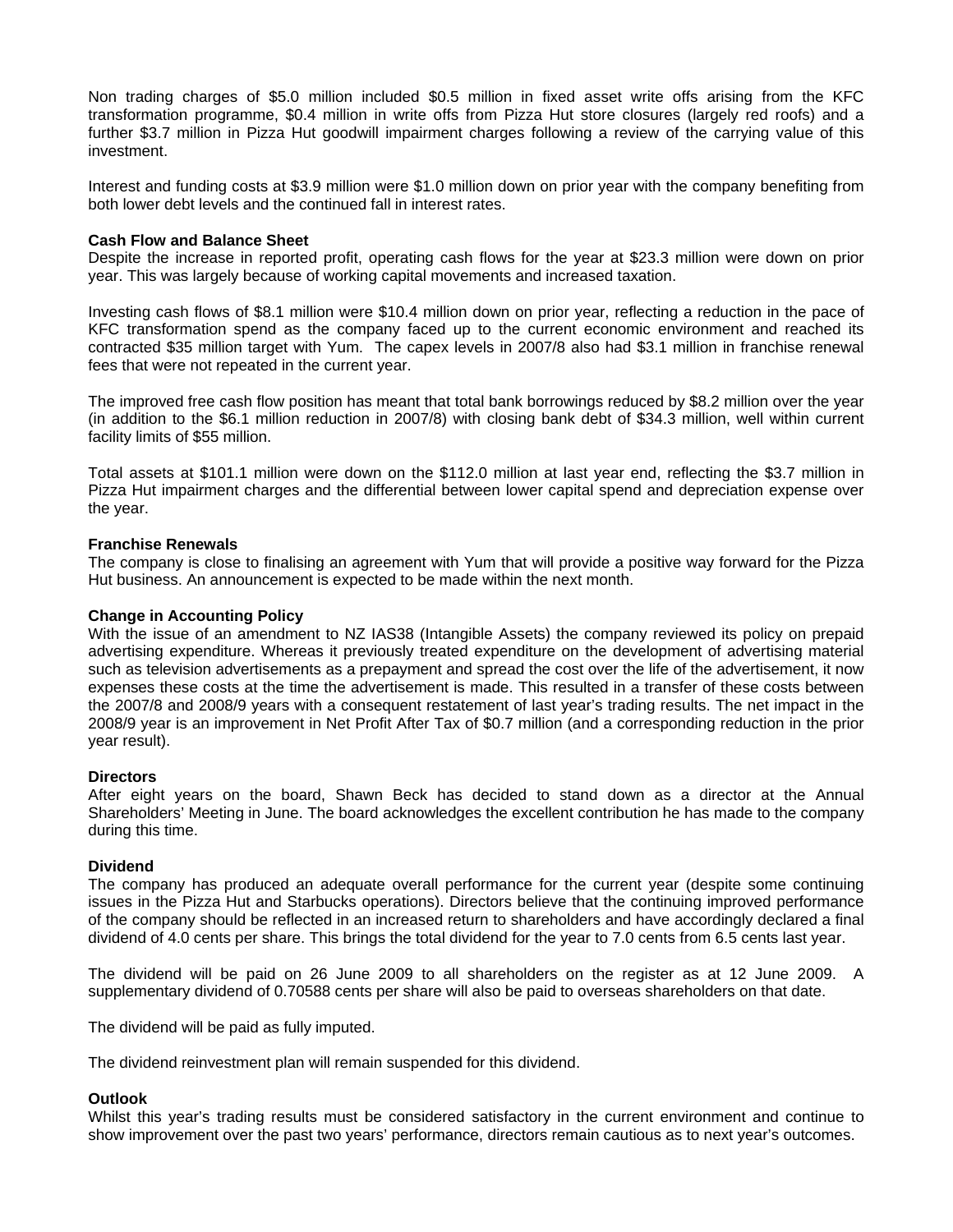Investment in the KFC brand transformation programme will continue (together with pursuing new store opportunities) and this business is expected to continue to deliver sales growth.

Pizza Hut is expected to return to positive same store sales growth over the year, but continued competitive pressures and cost increases will limit any significant profit recovery. The company will be evaluating some potential store sales to independent franchisees and will continue its programme of unprofitable store closures, particularly of the red roof stores.

Starbucks Coffee is expected to continue its steady same store sales growth and produce a margin improvement on the current year.

The 2008/9 year has seen some profit improvement driven purely by the KFC business. Continued improvement in bottom line results requires this momentum to be sustained and both of the other brands to demonstrate a solid turnaround in their bottom line performance. This will not be easy in the current environment.

Restaurant Brands has demonstrated resilience in economic downturn and this is expected to continue, however given the current uncertain climate and existence of continued cost pressures, directors are expecting a similar profit performance in the new financial year.

For further information please contact:

Russel Creedy Grant Ellis<br>CEO Grant Ellis CEO

CEO CEO COMPANY Secretary<br>
Phone: 525 8722<br>
Phone: 525 8722 Phone: 525 8722

**ENDS**